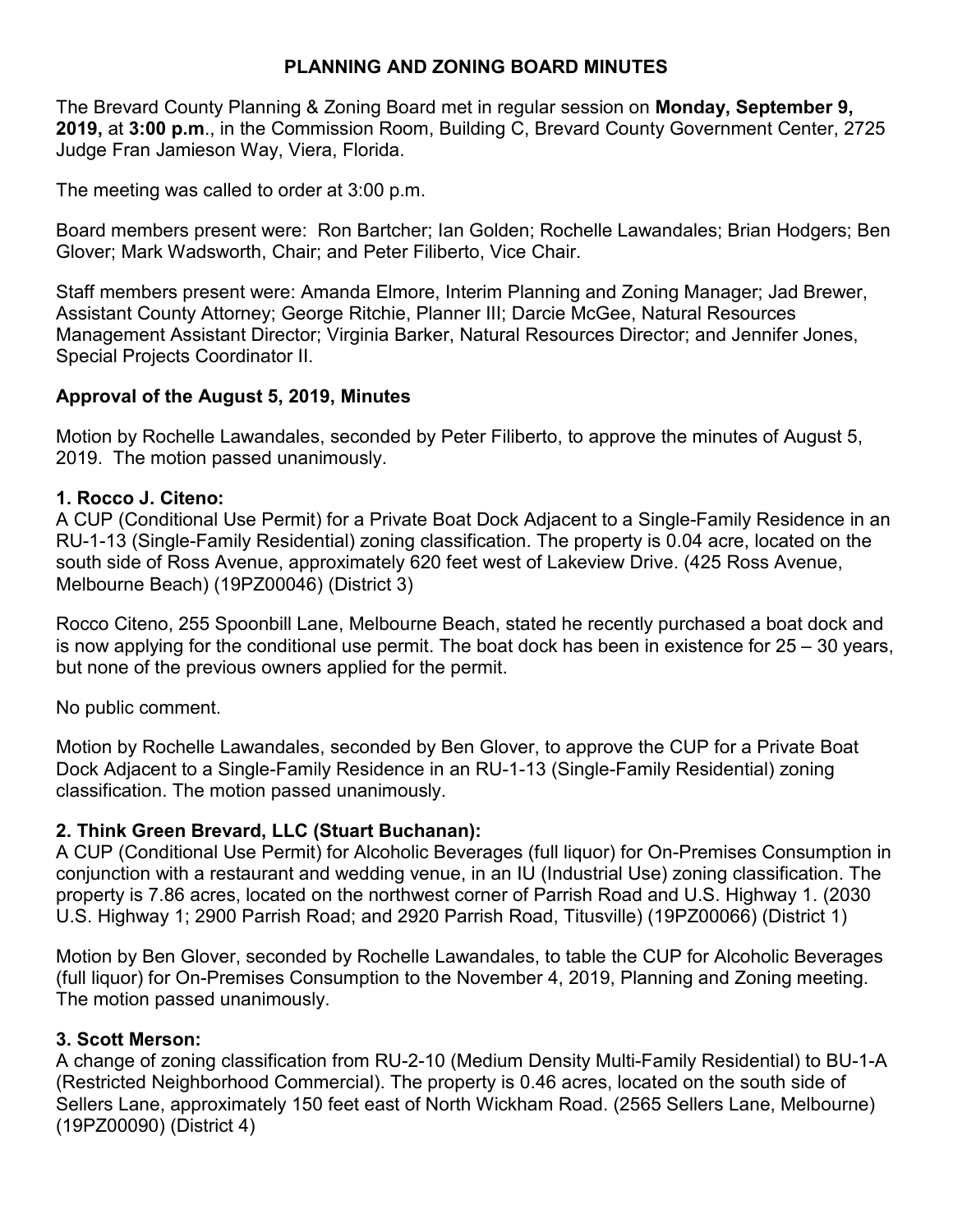Scott Merson, 3046 Pineda Crossing Drive, Melbourne, stated he owns the house behind his business and he would like to rezone it for professional services. He explained he has a friend who owns a business teaching speech and music to children, and he offered to let her live in the house after she lost her sight, but she would like to work from the home. He said he is requesting to rezone to BU-1-A to allow his friend to continue to conduct her business. He noted when she no longer lives in the house he will use it as an office for his produce business.

Rochelle Lawandales asked staff if there is a provision for a home occupation instead of rezoning.

George Ritchie replied there is a home occupation section of the Code that spells out what kind of uses can be done from home, as well as uses that have to be done away from the home, or that are not permitted to be done from home. He said a home occupation would not allow for a commercial office, and those would require the proper zoning. Ms. Lawandales stated it is a place for her to do tutoring and music lessons. Mr. Ritchie stated she could get a business tax receipt for certain training, such as music lessons, but it will limit the number of people who can come to the home at one time in order not to overload the traffic on the street. Ms. Lawandales asked how many students she has at one time. Mr. Merson replied it is one student at a time.

Ms. Lawandales asked Mr. Merson if he also lives in the home. Mr. Merson replied no, he does not, and he does not intend to live in the home in the future, but he would like to use it as an office for himself in the future.

No public comment.

Mr. Merson noted his friend currently has a business license in Brevard County and the City of Cocoa, so it would just be a transfer of the license.

Ms. Lawandales asked why the applicant cannot get a home occupation as opposed to a rezoning, unless the property was rezoned with a BDP (Binding Development Plan) limited to this particular use. Mr. Merson stated he would like to eventually have his office there. Ms. Elmore stated if Mr. Merson wants to look forward he would need the rezoning now, but if he just wanted to do the music and teaching lessons, those can be done under a home occupation.

Mr. Ritchie stated if the board does not approve the change of zoning, she can apply for the business license. He said there is also an RP (Residential Professional) zoning classification, but it is for a professional office such as a real estate agent or attorney's office, so it depends on what kind of commercial Mr. Merson wants. Mr. Merson stated he was told the use of tutoring would fall under professional offices.

Mark Wadsworth asked if Mr. Merson would prefer to have the property zoned so that he can conduct his business after his friend is no longer there. Mr. Merson replied he would like to rezone now and still allow his friend to work from the home.

Brian Hodgers stated the board could look at commercial rezoning for Mr. Merson in the future so he does not have to come back before the board, but apply a conditional use on it so it isn't just any type of business. Ms. Lawandales stated she would agree to limit it to teaching services for right now until Mr. Merson is ready to use it as an office. Ms. Lawandales noted BU-1-A (Restricted Neighborhood Commercial) opens up the property for a lot of different things that could be intrusive to the neighborhood.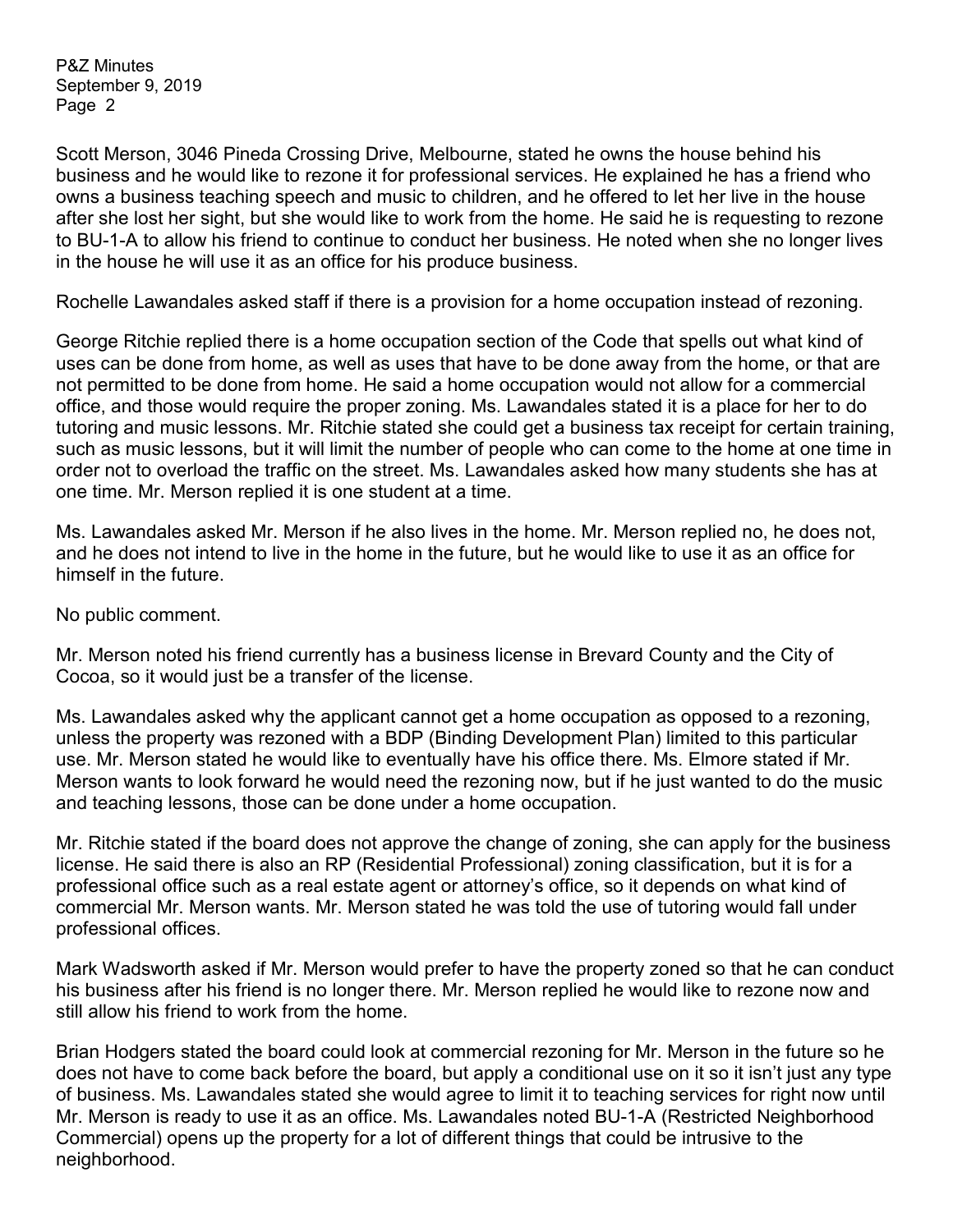Ms. Lawandales asked staff what other uses are allowed in BU-1-A (Restricted Neighborhood Commercial). Mr. Ritchie replied there is an extensive list in the Code, but if the board is concerned about what types of commercial zoning can go there, Mr. Merson can look at the list and say what he would want to have, or what uses he will refrain from, but it also allows retail activities, not just office uses. He said the RP (Residential Professional) zoning would be a better choice to make it a professional office, but there is a difference between training and tutoring, if those are considered professional offices, and he does not think they would be. He said if Mr. Merson wanted an attorney's office or a doctor's office, those would be professional offices that RP zoning would encompass. Ms. Lawandales if educators are not considered professional. Mr. Ritchie replied no, there are institutional zonings for schools.

Ms. Lawandales asked if the board could recommend approval of the BU-1-A zoning limited to only office uses and no retail uses. Mr. Ritchie replied yes.

Motion by Rochelle Lawandales, seconded by Brian Hodgers, to approve a change of zoning classification from RU-2-10 (Medium Density Multi-Family Residential) to BU-1-A (Restricted Neighborhood Commercial) limited to office uses only. The motion passed unanimously.

#### **4. Monica Ellis:**

A change of zoning classification from AU (Agricultural Residential) to SR (Suburban Residential). The property is 0.95 acres, located on the east side of North Tropical Trail, approximately 0.27 mile south of Lucas Road. (950 North Tropical Trail, Merritt Island) (19PZ00092) (District 2)

Monica Ellis, 950 North Tropical Trail, Merritt Island, stated as far as she knows there are no issues with any of the reviewing agencies; there are some wetlands in the back, but there is enough land in the front to build a house.

Mark Wadsworth asked if she wants to split the lot into one-acre tracts. Ms. Ellis replied no, the parcel is a total of seven acres, but she does not use the .95-acre she is requesting the rezoning on; she would just like to split off the .95-acre and sell it to someone to build a home. She stated she is keeping the remaining six acres intact and has no intention of ever splitting them.

Brian Hodgers asked if she is currently using the property for agriculture and tree farming. Ms. Ellis replied no, the property is wooded and has never been used.

Rochelle Lawandales asked staff if she understood correctly that because the subject property is less than one acre, it would not meet the requirements to be sold or used as a single-family residence because it would be non-conforming, and that is why Ms. Ellis is asking to rezone to SR. Ms. Elmore replied the minimum lot requirement for SR is a half-acre, so it would be conforming with SR.

No public comment.

Motion by Ben Glover, seconded by Rochelle Lawandales, to approve the change of classification from AU (Agricultural Residential) to SR (Suburban Residential), with the stipulation that the remaining acreage of the parent parcel not be divided. The motion passed unanimously.

## **5. Lazy River Investments, LLC (Bruce Moia):**

A BDP (Binding Development Plan) limited to a maximum of 8 lots, in an RU-1-13 (Single-Family Residential) zoning classification. The property is 20.39 acres, located on the southwest corner of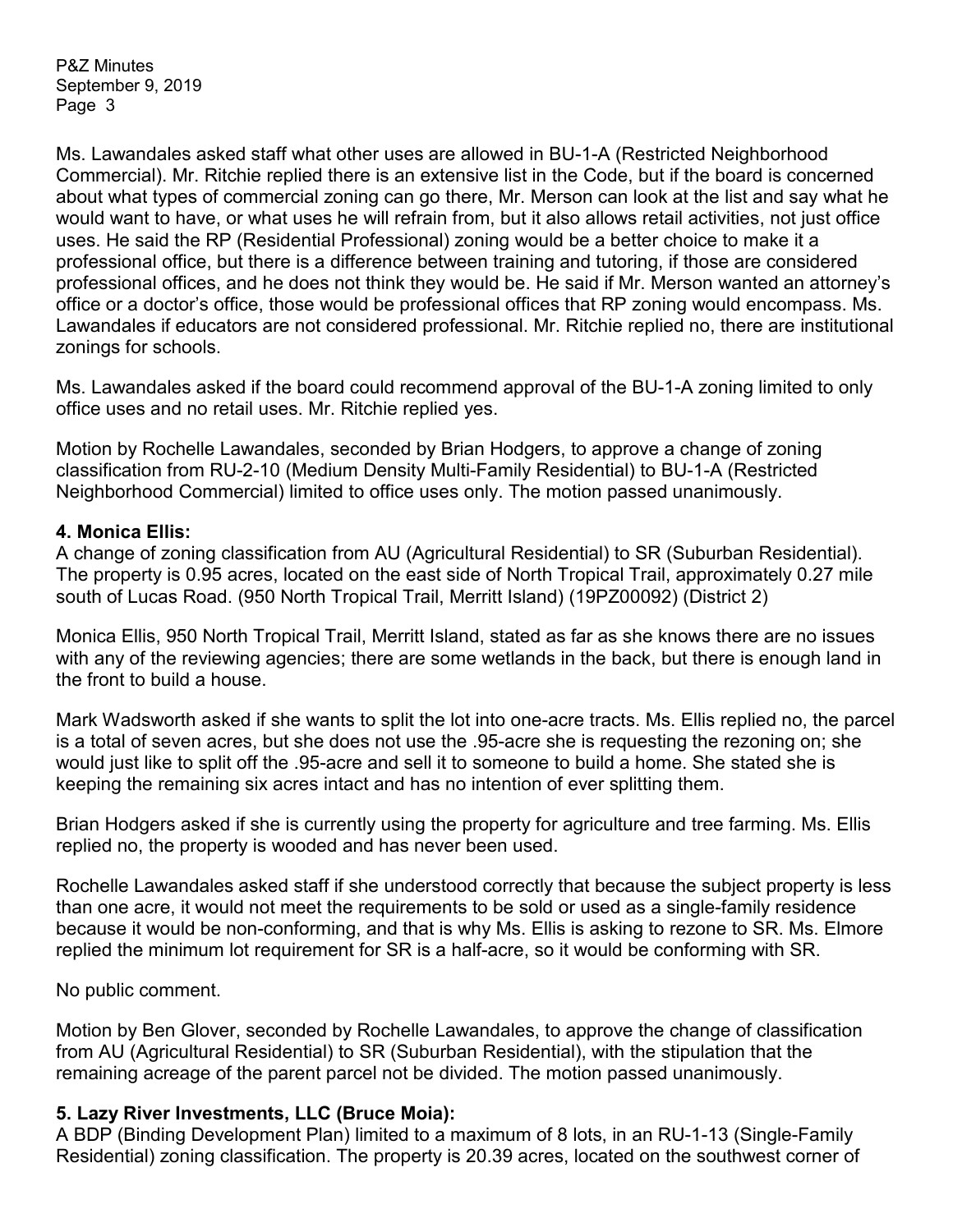Fleming Grant Road and Seabird Lane. (No assigned address. In the Micco area.) (19PZ00093) (District 3)

Bruce Moia, 1250 West Eau Gallie Boulevard, Melbourne, stated the board may remember the request from a few months ago when it was for 20 units on 20 acres; that request was rejected by the Board of County Commissioners. He said they listened to the neighbors and they are back before the board asking for approval of a BDP (Binding Development Plan) so that the zoning on the property becomes compatible with the land use, so it can be developed. He said the BDP would limit development to eight units, which is what he heard from the neighbors that they would like to see, to maintain the 1 unit per two and a-half acres. He said the existing zoning is RU-1-13 (Single-Family Residential), which is the same zoning as the adjacent property to the west.

Peter Filiberto asked if there will be an access road. Mr. Moia replied it will be built like a traditional subdivision, there will be an access road to access all of the lots, all of the lots will access internally, and there will be one single access onto Fleming Grant Road.

Ron Bartcher stated the zoning is remaining as-is, which is 7,500 square-foot lots, which only uses one and a-half acres. Mr. Moia stated the Code will be the least restrictive because the most restrictive will be the fact that there is no water or sewer, so it will be subject to State standards, which is a half-acre minimum, and that is 100 feet wide by 200 feet deep. He said that is the minimum, but that is not the desire, because the lots on the river will be larger. He said they want flexibility because the property has wetlands, aquifer recharge soils, floodplain, coastal high hazard areas, surface water classifications, septic overlay, and heritage specimen trees. Knowing there are all of those issues on the site, they want to retain the flexibility that the current zoning has, knowing that the State is going to have a requirement of no less than a half-acre lot.

#### Public comment.

Ann Briggs, 9735 Fleming Grant Road, Micco, stated according to Code, zoning classifications depicted on official zoning maps of the County shall be consistent with the Future Land Use Map and policies and criteria relating to the application of Future Land Use designations on the Future Land Use Map. She said the subject property is designated as Residential 1:2.5 on the Future Land Use Map, and that designation was recently reaffirmed by the Board of County Commissioners' unanimous decision to deny the request to change the Future Land Use to Residential 1. The current zoning designation, dating from 1972, is RU-1-13, which allows a minimum lot size of 7,500 square feet, or .172 acres. She said the request is incompatible with the 1988 Comprehensive Plan and the Future Land Use Map. She stated the zoning should be changed to AU (Agricultural Residential) to be consistent with the Comprehensive Plan. She asked why the developer is proposing a zoning designation of RU-1-13. She said the subject property will house eight lots at two and a-half acres each; however, no concept plan has been provided by the developer, so there is no way to determine how much acreage will be available after environmental constraints and normal development issues have been accounted for. She said her concern is that the RU-1-13 zoning will allow the developer to put in eight units on lots smaller than two and a-half acres.

Michelle Woods, 9912 Riverview Drive, Micco, stated she likes the eight units, but she wants to know what kind of septic will be installed, how the stormwater management will happen, and how many lots will be placed on the river. The property is in the AE flood zone, there is the coastal high hazard situation, and she would like to see a buffer between all of that and the new houses. She said the St.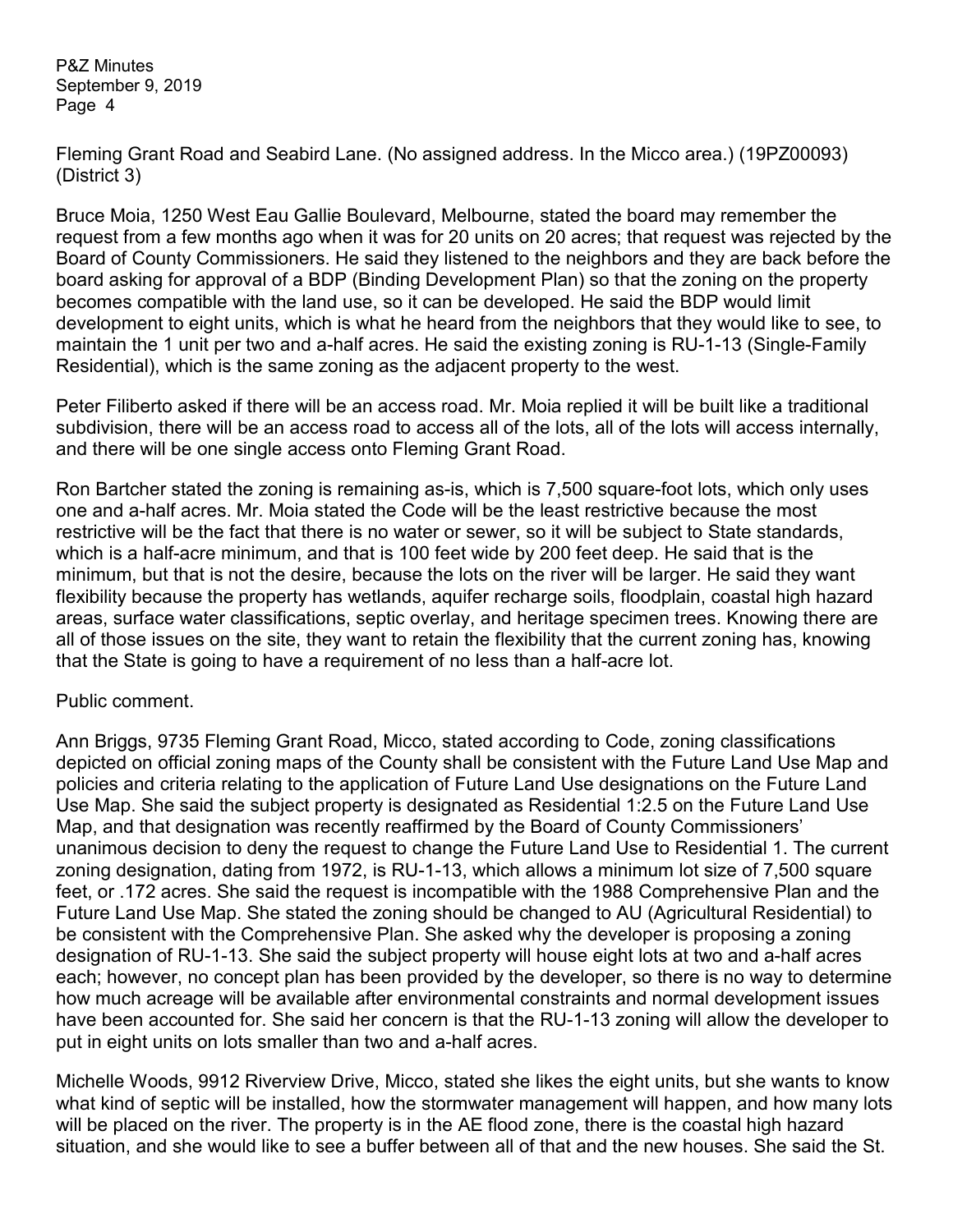Sebastian River is very sensitive and whatever happens to the area happens to the Indian River Lagoon. She said the neighbors are confused because they thought the minimum lot size would be 2.5 acres.

Mary Sphar, 825 Clifton's Cove Court, Cocoa, stated she hopes staff will answer the questions from the previous speakers regarding the discrepancy between the 2.5-acre lots required by the Comprehensive Plan and the RU-1-13 (Single-Family Residential) zoning, as it is very confusing. She said she sees a couple of ways for development of the property to proceed; one is to request a zoning classification that requires 2.5 acres as the minimum lot size; and there also may be the possibility of clustering the eight homes and preserving the most environmentally sensitive portions of the property. She said the proposed BDP states the project will be limited to eight residences, and asked if the applicant plans to cluster the homes, but offer nothing in return in the way of environmental protection over and above County ordinances. She noted the board is being asked to approve the request without any concept plan showing the layout of the homesites. She said the State agencies have already pointed out how sensitive the property is and how valuable it is. She stated the board should require the applicant to install the advanced septic systems throughout the property, and ask that no residences or stormwater treatment systems be built in the coastal high hazard area. She also asked that the board request a concept plan with a lot layout to ensure that an environmentally sound development is planned for this very important property bordering the St. Sebastian River just before it enters the Indian River Lagoon.

Bruce Moia stated maintaining the RU-1-13 zoning gives them the opportunity to provide the kind of development the speakers said they want, such as clustering, preserving open space, and not impacting the areas of concern. He said he is surprised Ms. Sphar doesn't understand that the zoning and land use is not identical. Just because a land use is 1:2.5 acres doesn't mean that each lot has to be 2.5 acres, it just establishes density on the overall property, and there is plenty of Residential 2.5 where there are one-acre lots or less. To require 2.5-acre lots, the entire development would be lots and there would be no preservation at all. He said density does not establish lot size, it just establishes density, which is what it's meant to do. He said they are going to provide the only stormwater system on that side of Fleming Grant Road along the river; there are currently septic tanks right along the shoreline; the whole area has had no planning and no regulation since it's inception; and this will be the only development that meets some kind of standard.

Rochelle Lawandales asked if Mr. Moia will use the advanced septic systems. Mr. Moia replied they will use them where they are required. Mr. Hodgers stated without a site plan, they do not know how many lots are going to be on the river. Mr. Moia stated that's correct, and it's typical at this point because they don't want to spend thousands of dollars to design something that they don't know will be approved or not. He noted they will comply with all of the regulations, and if approved, they will start the design process.

Mr. Hodgers asked about buffers on both sides of the property. Mr. Moia replied the Code requires a 15-foot buffer along the east, west, and north sides of the development, and a Natural Resources buffer along the river.

Darcie McGee, Natural Resources Management Assistant Director, stated the blue area on the Indian River Lagoon Septic Overlay Map is in the septic overlay, so the advanced septic systems would be required be on the southern portion.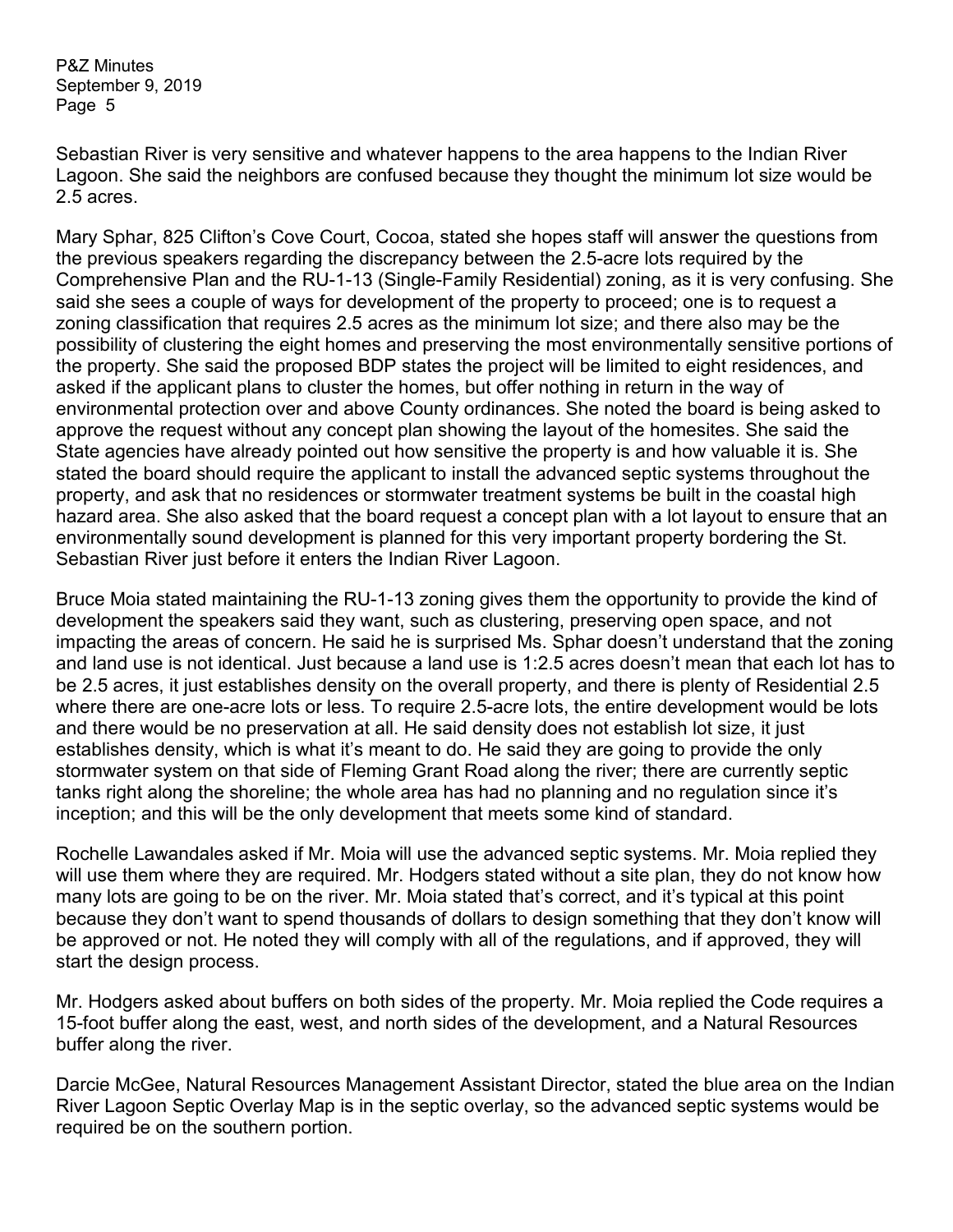Ms. Lawandales stated with eight lots being the limit, she thinks there is an opportunity to stay out of the sensitive areas, which would make everybody happy, and it is a good answer for the owners' ability to use the land that is done sustainably that brings in stormwater where there is none. She said she would prefer the advanced septic, even though he is out of the area. She said what is being proposed is consistent with the plan and is a good solution.

Motion by Peter Filiberto, seconded by Rochelle Lawandales, to approve the request for a BDP (Binding Development Plan) limited to a maximum of 8 lots, in an RU-1-13 (Single-Family Residential) zoning classification. The motion passed 6:1, with Ron Bartcher voting nay.

## **Local Planning Agency Agenda**

**1.** An ordinance amending Article III, Chapter 62, of the Code of Ordinances of Brevard County, Florida, entitle The Comprehensive Plan, setting forth the transmittal of Large Scale Plan Amendment 2019-2; amending Section 62-501, entitled Contents of the Plan; specifically amending Section 62-501 as described below; and provisions which require amendments to maintain internal consistency with this amendment; providing legal status; providing a severability clause; and providing an effective date.

**Plan Amendment 2019-2.2**, a proposal initiated by Brevard Medical City, LLC, to amend Part XI, the Future Land Use Element, to change the Future Land Use Map Series designation from PI (Planned Industrial) to CC (Community Commercial). The property is 16.33 +/- acres, located at the intersection of North Wickham Road and Hardoon Lane. (No assigned address. In the Melbourne area.)

Robert Lee, 405 Pinetree Drive, Indialantic, stated he is the Civil Engineer for the project. He said this is the first step in creating a PUD (Planned Unit Development) for the area of the property designated as senior living. An assisted living facility has been built and is in operation, and now they want two additional buildings, one for assisted living, and one for independent living. In order to meet height limitations and spatial relationships, they would like to rezone to PUD in order to have a resort-style project, and in order to do that, they need a Comprehensive Plan change from Planned Industrial to Community Commercial.

No public comment.

Motion by Rochelle Lawandales, seconded by Ben Glover, to approve the transmittal of Plan Amendment 2019-2.2, a proposal initiated by Brevard Medical City, LLC, to amend Part XI, the Future Land Use Element, to change the Future Land Use Map Series designation from PI (Planned Industrial) to CC (Community Commercial). The motion passed unanimously.

#### **2. Proposed 180-day moratorium on any new applications of biosolids to lands within the County.**

Virginia Barker, Natural Resources Management Director, stated biosolids are the waste product of wastewater treatment plants, they contain relatively high levels of nitrogen and phosphorous nutrients, and excess amounts of those nutrients can be algae blooms, including toxic blooms, especially in the ratios of nitrogen/phosphorous that are found in biosolids. Biosolids are frequently used as a soil amendment and fertilizer for agriculture; all of the biosolids from the County's wastewater treatment plants goes to the landfill in Cocoa. Due to recent toxic blooms in Blue Cypress Lake in Indian River County, and then Lake Washington in Brevard County, the water management district looked at data they've been collecting monthly in the St. Johns River at multiple stations to look for patterns and try to explain what could be the potential cause of those toxic blooms. What they found was strong relationship correlations between the placement of biosolids and increasing phosphorous levels and blooms. It's not conclusive, it's not causation; it's correlation. They went through a process using multiple lines of evidence to try to eliminate other potential sources of the nutrients. In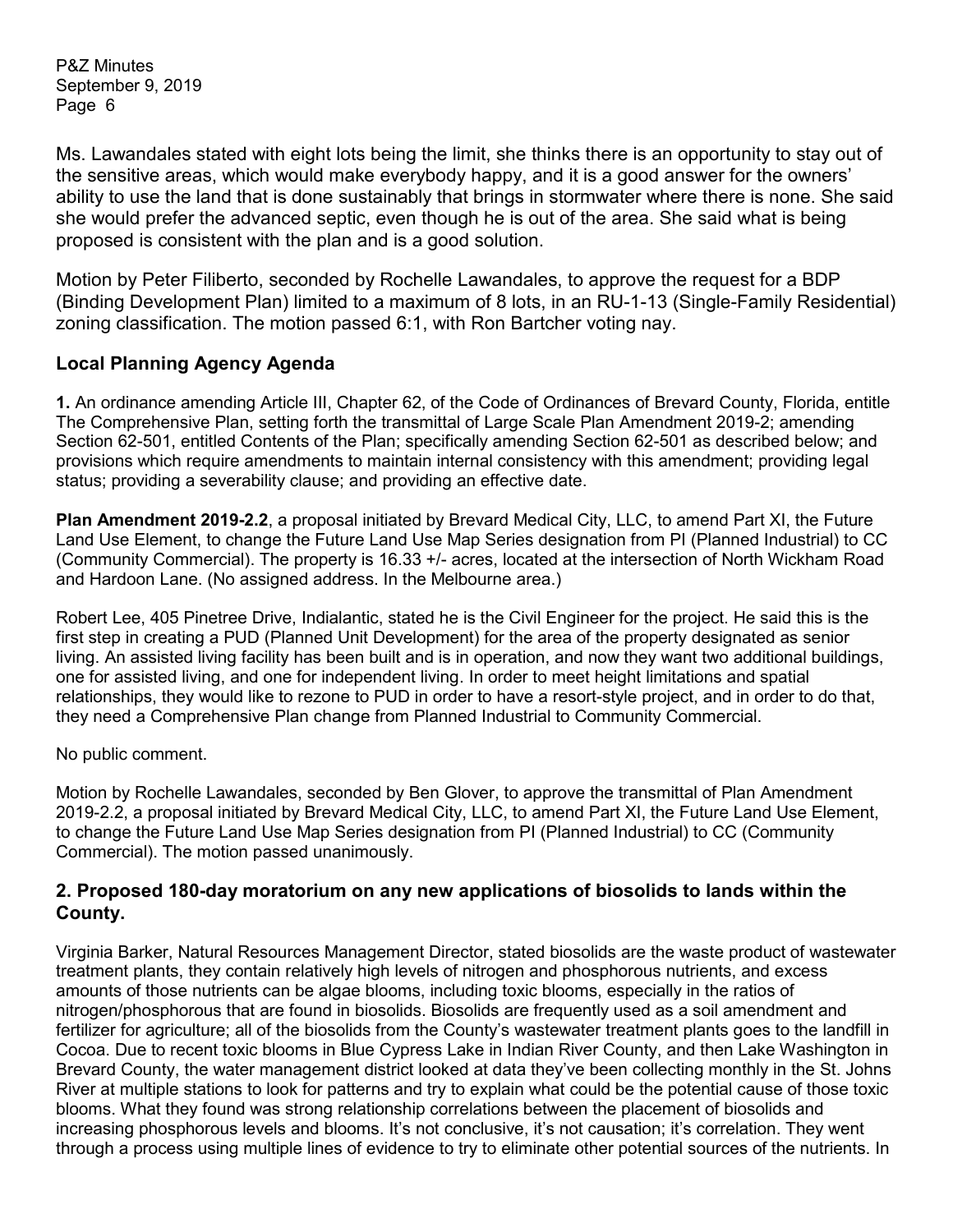that same monthly data there were no increases in turbidity or total suspended solids, so the source of nutrients was probably not related to erosion. There was no increase in total organic carbon, so the source of the nutrients was probably not natural decomposition processes. There was no substantial change in land use or development; nearly all of the land is agricultural and has been agricultural. There was no significant change in the number of septic tanks. To try to rule out fertilizer, they looked for any correlation with potassium. Most commercial fertilizer mixes include nitrogen, phosphorous, and potassium. The nitrogen was decreasing, the phosphorous was increasing, and the potassium was level, so that indicated to the district that the source was probably not commercial fertilizer. When staff met with the local agricultural interests that are using these biosolids, they said they don't usually use those pre-mixed commercial fertilizers, they test their soils, they know what their crop requirements are, and if they need 100 pounds of nitrogen they order 100 pounds of nitrogen, if they need three pounds of potassium, they order three pounds of potassium. They took issue with the District using that process to rule out potassium. The leading potential sources for these increased nutrient levels in the river are down to either fertilizer, or biosolids application, with inconclusive data to determine. It could be a combination of both. The St. Johns River upper basin is already impaired for phosphorous; Brevard County and other stakeholders already required to reduce phosphorous levels by 52%. Whether the source of the potassium is biosolids or fertilizer, the soils are probably already saturated with phosphorous, so any additional phosphorous application is going to increase the amount of phosphorous leaching through the soils into the river. The State formed a technical advisory committee that met four times and made recommendations to the State for statewide rule revisions. Those rule revisions are expected to come back to the legislature in the next session; in the meantime, the County Commission wanted a stop-gap measure to temporarily prevent any new permits for biosolids application within the county. In 2013, rule changes protected the Everglades and the Kissimmee River Basin, so it, in effect, stops the placement of biosolids on agricultural land in those areas. That means all of the South Florida biosolids, if not going to a landfill, it's being trucked north, up the state. In 2013, the amount of biosolids trucked and placed in the upper basin of the St. Johns River tripled, and it's been holding at that higher rate ever since. This measure is to try to prevent that increased push from South Florida coming to Brevard County's land and waters. The existing biosolids permit locations have implemented nutrient management plans to try t keep those nutrients onsite, and the County Commission has directed staff to work with the local agricultural interests to collect information over the next six months; not just on phosphorous and nitrogen leaching from those lands, but also compounds that are commonly found in biosolids and contaminates. This agenda item is for a six-month moratorium on new application of biosolids within the county.

Ron Bartcher asked if staff intended to ban Class A biosolids. Ms. Barker replied there are almost no Class A biosolids produced in the State of Florida. About one-third of the biosolids in the state go to landfills; about onethird is Class B, which is what the moratorium is regarding; and the other one-third is Class AA, which is treated to a higher level and usually cut with mulch or some other organic material, at which point it becomes classified as fertilizer and it is no longer tracked, so we have no idea where the Class AA is going, and there is some debate about whether local jurisdictions have any authority to regulate Class AA.

Mr. Bartcher asked why Brevard county doesn't create Class A biosolids with its waste, and if it is an expense problem. Ms. Barker replied there is an expense to converting and processing biosolids to convert it to Class AA, and there is also a space requirement for that to happen, and the County made the decision that it was more cost effective to haul material to the landfill.

Motion by Ron Bartcher, seconded by Rochelle Lawandales for discussion, to approve the proposed 180-day moratorium on any new applications of biosolids to lands within the County.

Ms. Lawandales asked if 180 days is enough time. Ms. Barker replied hopefully the legislature will adopt statewide rules, but the problem right now is each county has been adopting local moratoriums pushing the material farther north. If the ordinance is approved, Brevard County will join that game and push the material even further north or to the west. A statewide solution would adopt new requirements that would apply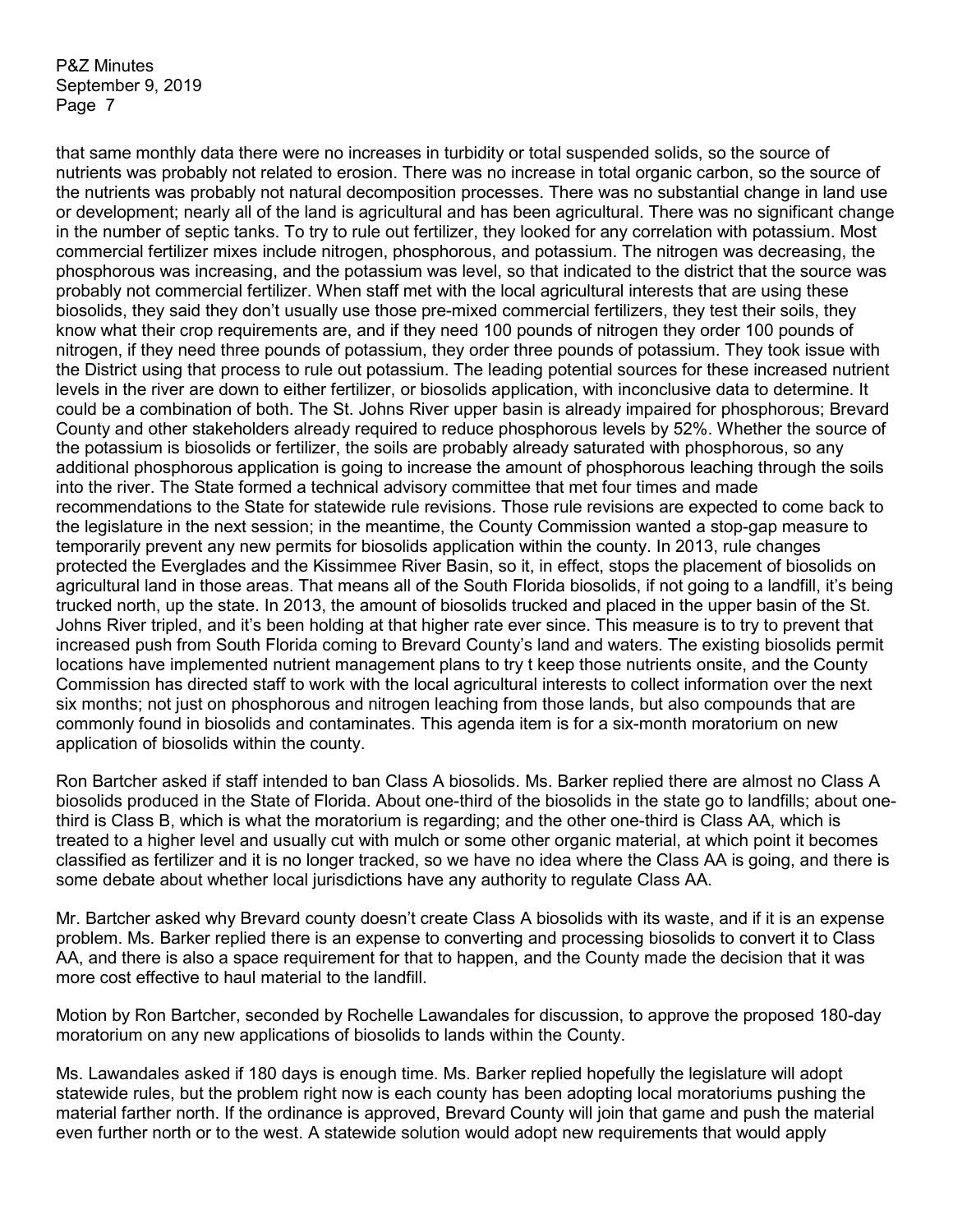everywhere, and hopefully determine the best timing, location, and condition. She said she believes 180 days is enough time for staff to collect information on not just the nutrients, but the other contaminates of concern.

Ian Golden stated the 180 days doesn't stop the Board from pushing it further. Ms. Barker stated that is correct, and the Board could adopt an extension through an ordinance amendment.

Peter Filiberto asked where will the biosolids be moved to after the 180-day moratorium. Ms. Barker replied she does not know exactly where they are going to go, but the way biosolids are typically handled is that the wastewater utilities contract with a hauler, the hauler finds agricultural lands that are willing to take the material, and they work with the agricultural owner to put in permit applications to the State to permit the land application areas. The County is trying to do is stop the materials coming in from Indian River County or St. Lucie County.

Mr. Filiberto asked if the 180 days is only for it not to be dumped in Brevard County.

Jad Brewer, Assistant County Attorney, replied the moratorium would only be for new permits. A farmer that has a contract with a hauler right now that is dumping biosolids can continue under the moratorium. The haulers being kicked out of counties to the south of Brevard cannot get new permits under the moratorium.

#### Public comment.

Douglas Sphar, 825 Clifton's Cove Court, stated he and his family are directly affected by the spreading of biosolids in the St. Johns River Upper Basin and the Deer Park Ranch. The St. Johns River Water Management District has a water quality monitor close by his property at the end of Lake Poinsett, and the site is showing phosphorous trending higher. He said accumulative biosolids have been spreading in the Upper Basin for 19 years, and biosolids applications have skyrocketed since all of the South Florida grandfathered permits have sunset in 2013. Before that, 20 years ago, Billy Kempfer was using commercial fertilizer to grow watermelons and there was no phosphorous problem back then. So, it's been a direct correlation from biosolids coming to Brevard from South Florida. The last recital in the moratorium ordinance states, "The Board specifically finds that this temporary moratorium on land application of Class B biosolids is necessary and appropriate to protect the public health safety and welfare of the citizens of Brevard County." He said he doesn't see how the moratorium accomplishes that, because the two biggest spreaders in the Upper Basin are Deseret Ranch and Deer Park Ranch, and their ranch fields are fully permitted and grandfathered-in, as are the two spread sites used by Titusville's Osprey Facility. Desert's application summary for 2018 states, "all spreaders are required to submit an annual summary of everything they did". In 2018 they spread over 26,000 tons, but they have a total of 52,000 under permit. Deseret states they typically spread these fields on a three to four-year cycle. The Deer Park summary for 2018 shows they spread 7,487 tons, but they also have 5,503 acres on permit. He stated he is only aware of one permit, the Poteet Ranch, that has applied for a permit earlier this year, but last week he was told that permit was withdrawn in July. He concluded by saying the moratorium needs to go back to the drawing board to have some teeth put in it in both quantity and acres spread, and the only way to do that would be to totally ban spreading for 180 days for the people who already have permits, or a partial ban based on spreading allowed in conjunction with an aggressive monitoring of water quality.

Mary Sphar, 825 Clifton's Cove Court, Cocoa, stated the moratorium is an unusual ordinance because unless something totally unexpected happens, it will do nothing in its six-month applicability, because the threat of a new biosolids site no longer exists. She said the ordinance is a missed opportunity to do something meaningful, such as specified parameters for surface and groundwater testing in the Brevard portion of the St. Johns River Upper Basin. She asked the Local Planning Agency to recommend adding testing methodology information to the ordinance. The sites to be tested could be identified, and what is being tested could be listed, which would be pharmaceuticals, or any other chemical substance of emerging concern, plus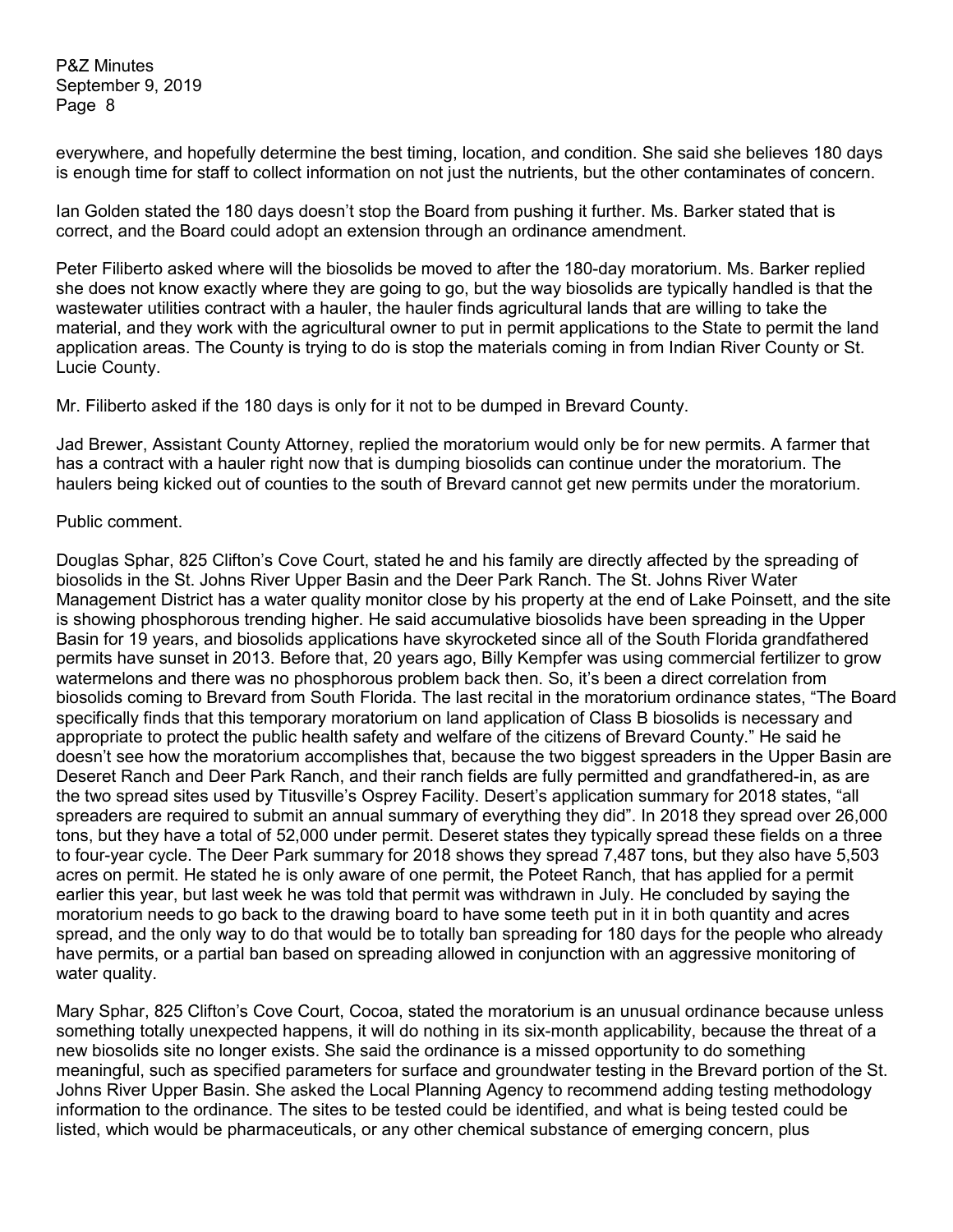phosphorous and nitrogen. She asked that the board do something positive with this ordinance rather than give the impression that something halfway significant is being done when it is not.

Mr. Hodgers asked staff for a breakdown of what farmlands the biosolids are going on to, such as cattle versus tree nurseries. Ms. Barker replied the biosolids coming to Brevard are going to cattle operations. Mr. Hodgers asked if the biosolids are coming from South Florida and not being produced and re-distributed in Brevard County. Ms. Barker replied some of them are coming from cities within Brevard County.

Brian Hodgers asked if the danger of these biosolids are strictly getting into the water supply, or is it also getting into city water. Ms. Barker replied there are higher levels of phosphorous in the St. Johns River and in Lake Washington. To her knowledge, nobody is testing the St. Johns River or the water supply that comes out of Lake Washington. The City of Melbourne did testing for compounds several years ago and did not find a problem at that time, but there's not an ongoing project that she's aware of.

Mr. Hodgers stated from what he has ready, it's more of a problem for people who are on agricultural land and getting their water from a well. Ms. Barker stated there are different levels of potential problems, so just the increase in nutrients, which is definitely happening, is feeding algae blooms, and some of those blooms are toxic and those toxins are coming into the water treatment plant. The city then has to spend the additional funds to ramp up the treatment process that would prevent those toxins from going out in the drinking water supply provided for the residents.

Mr. Hodgers asked if it is strictly cattle farms that are using these, or is it anyone else using them. Ms. Barker replied she's only talked to the agricultural interests in Brevard, and in Brevard it's in the cow/calf operations. She stated Deseret Ranch has said they have no plans to place any biosolids in Brevard County in the coming year, and Kempfer and Deer Park Ranch agreed that the County can sample on their properties.

Mr. Hodgers stated his concern with the ban is that businesses will look for another way around an issue so they can stay in business. He asked what businesses will use as an alternative if the moratorium is adopted.

Ms. Barker replied they will look at their crop needs and they will order commercial fertilizers in exactly the amount they need. The problem with biosolids is it's pre-mixed and the way the State rules are right now, farms look at how much nitrogen they need and how much nitrogen is in the biosolids, and that's how much biosolids are spread.

Ms. Lawandales stated the County is not setting the rules by this ordinance, and asked if staff is asking for time to set rules. Ms. Barker replied staff is asking for time before any additional permits could be considered in the County. She clarified that for the Poteet application, the State requested more information from the applicant; the applicant withdrew, and she doesn't know whether the applicant withdrew because they have no plans to reapply or whether they just needed time to collect that data and resubmit.

Ms. Lawandales asked if there will be public meetings throughout the process. Ms. Barker replied staff has already had a teleconference with the St. Johns River Water Management District to gather the methodology information that Ms. Sphar requested, and will work with them on that methodology that can hopefully be comparable to other sites where similar data has been collected. Those results will be brought back to the Commission in a public meeting. If the State does or doesn't amend the rules, the County, with this additional data, with whatever changes the State may or may not adopt, can decide what is needed to do going forward through a public hearing process.

Mark Wadsworth called for a vote on the motion as stated and it passed unanimously.